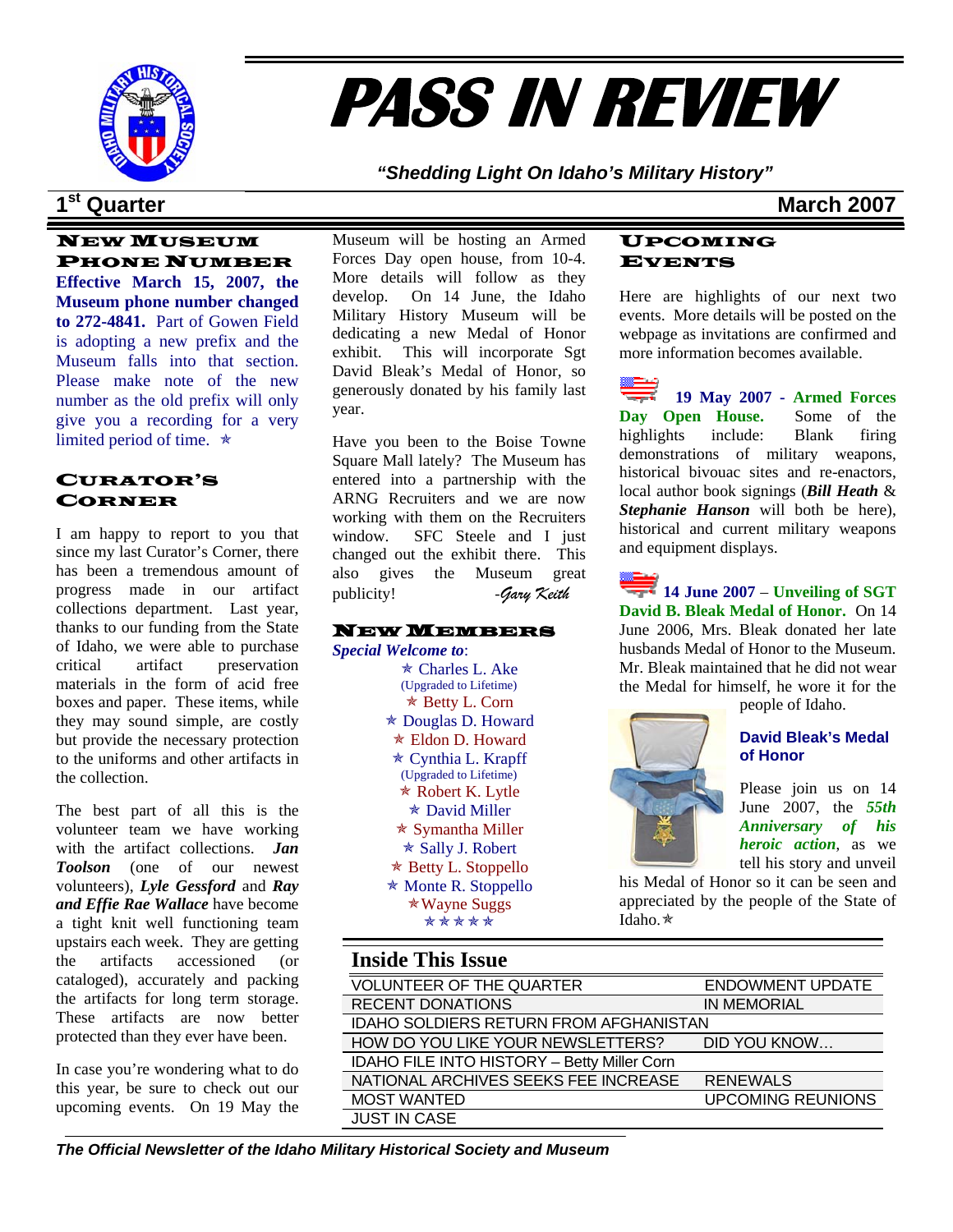### **PASS IN REVIEW** *March 2007* **-2-**  VOLUNTEER OF THE QUARTER



**Please meet Steve Bonde** 

Normally I don't like to name somebody a volunteer of the quarter twice. We have several new high quality volunteers, but this Quarter's volunteer has been going above and beyond and I feel he deserves to be recognized….again! Please join me in thanking Steve Bonde.

Originally from Nampa, Steve joined the Idaho Air National Guard in 1958 and was a member of the 190<sup>th</sup> Fighter Interceptor Squadron in their Fire and Weapons control shop repairing aircraft radar.

Steve began volunteering at the Idaho Military History Museum in November 2002 and joined the Society in December of that year. Since then he has undertaken a variety of tasks. He started out working with artifact collections and docenting and was elected to the Board of Directors.

Since his election to the board, Steve has spent time working with the gift shop, docenting, working on our technology issues and assisting with general duties around the museum. *I cannot say enough about how much quality time Steve has volunteered, especially the last few months.* 

He has consistently been an eager, self motivated volunteer and thanks to Steve's efforts, we now have a

first rate computer network system in the Museum! Thanks to Steve's persistence and guidance, the Museum is a more efficient place. It's hard to thank Steve for everything he has done here.



**Steve Bonde being recognized by Rick Johnson and Gary Keith at the 2006 Volunteer Appreciation Event** 

On top of all this, he works part time at Idaho Camera in their Vista Avenue store. His little free time is spent zipping around the countryside in his Mazda Miata and taking photographs.

*Thank you Steve, we deeply appreciate all your hard work. You are our Volunteer of the Quarter!*   $******$ 

### ENDOWMENT UPDATE

Our Endowment balance currently stands at **\$36,000.00**



Donors include: **Floyd A. Iverson Peter R. Jacobson** 

Don't forget, you can also make a credit card donation on *on-line.* Look for this link on the Museum's webpage:

**DONATE NOW THROUGH Network for Good.** 

*Thank you for supporting The Idaho Military History Museum.*  $\ast$ 

### RECENT DONATIONS

This list is by no means all-inclusive, but highlights some unique and interesting items that have recently been donated to the Museum.

**Alice Ankenman** - Gowen Field Firefighters' call book and manual

**SFC Jeffery Packer** - patches and Distinctive Unit Insignia from 204th Training Regiment

**Ted Brownfield** - US Army WWII era French Language Guide and WWII Japanese Army soldier's personal "Good Luck" Flag  $\star$ 

### IN MEMORIAL



It is with deep regret that we inform you of the passing of one of our members, H. Denis McCarrel. Our deepest sympathies go out to the

McCarrel family.  $\star$ 

### IDAHO SOLDIERS RETURN FROM AFGHANISTAN

February 19, 2007



The first 50 of 250 soldiers from the Idaho National Guard's

1-183rd Aviation **Battalion** returned from Afghanistan Sunday after being deployed for the last 18 months.

The battalion

spent eight months in training, then another 12 months in Afghanistan, serving in Afghanistan since February 2006. The battalion has served on a diverse mission that included combat in Apache helicopters, troop and equipment

*The Official Newsletter of the Idaho Military Historical Society and Museum*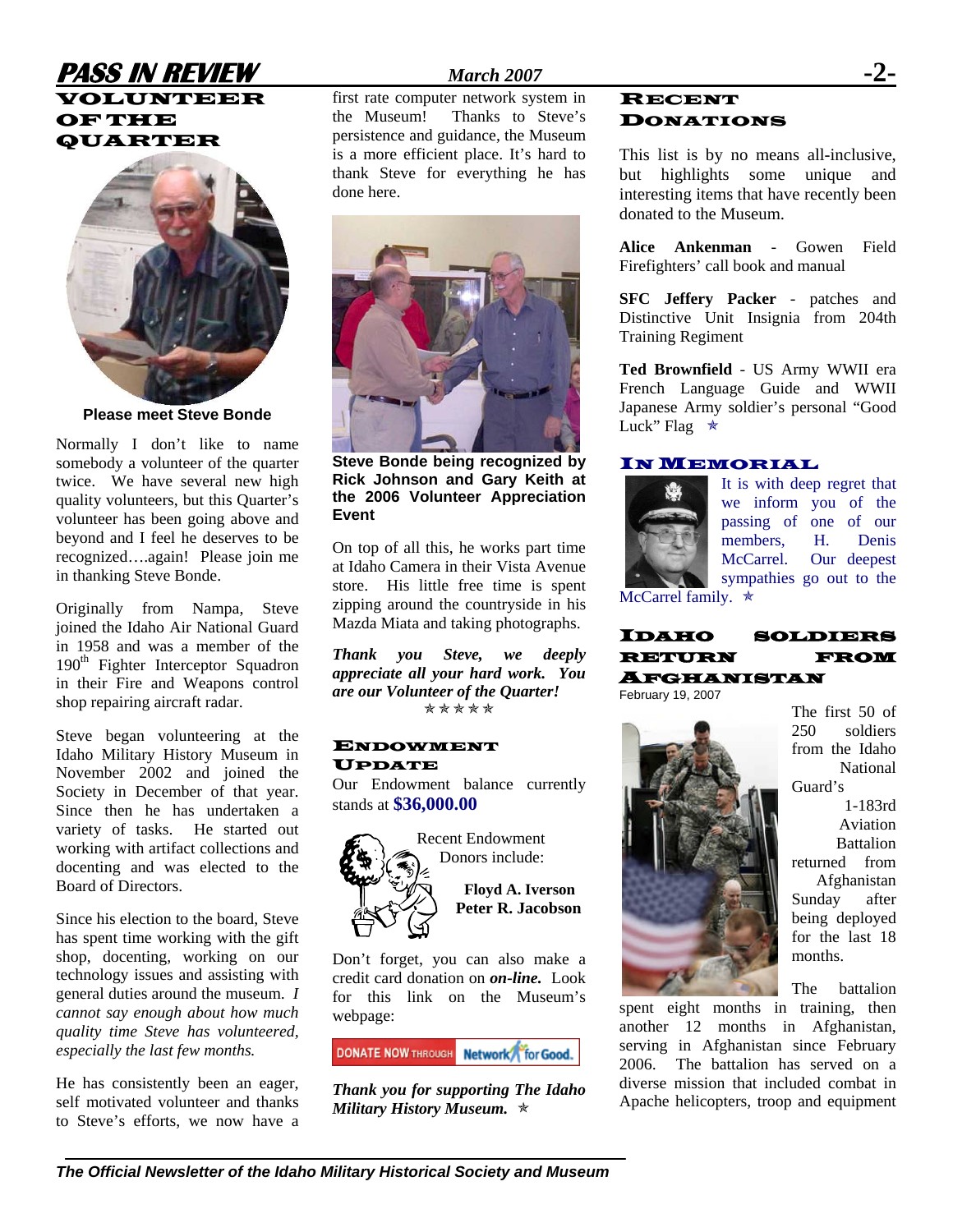transport and medical care to soldiers and Afghan civilians.

It was an exciting day for friends and family who have waited for this day for a year and a half. A gathering of hundreds of parents, spouses, children, even Governor Otter, were at a Gowen Field warehouse armed with signs, balloons and anticipation to see their soldiers arrive home.

The soldiers arrived in a C-130 as hundreds watched and waited for the door to open. As soon as the backdoor of the plane opened and the first soldiers came out, family members began running forward; hugs and kisses flowed before the soldiers could cross the tarmac!

The soldiers said they believe their service made a difference in Afghanistan. "We're doing a great thing over there," said Apache crew chief Sgt. Goran Tadic. Tadic, 26, came to the United States from Bosnia at age 16 because of the war in his country. He said he can relate to the struggle in Afghanistan.



"We're helping the locals produce their own country, to achieve what they want, to have democracy and freedom," he said. Soldier Adonis Jones, computers and communications, said the humanitarian missions were the high point of the deployment for him. "It did touch some of them. You want to help them all but you can't."

Jones, of Meridian, said he's more appreciative of home after this, his first deployment, and the things he took for granted — the solitude of his bathroom, drinking water from a tap, and not having to constantly walk over rocks and boulders.

There are two more groups of soldiers, all part of the 183rd Aviation Battalion that will return to Idaho in the next two weeks.

------------------------------------------------------------- The preceding, to include photos, is a composite of material from ktvb.com and Idahostatesman.com

### HOW DO YOU LIKE YOUR NEWSLETTERS?

Many of you have requested your newsletter be delivered electronically instead of through the mail. This will definitely get the newsletter to you faster than before and it will also allow you to receive it in color. (And yes, it will save the Society postage costs too; the Post Office just announced another increase scheduled to go into effect in May 2007.)

The newsletter will be in .pdf format. This reduces the size of the document by at least 2/3. If you do not have the Adobe Acrobat Reader, you can download it quickly and easily at **[http://www.adobe.com/products/a](http://www.adobe.com/products/acrobat/readstep2.html) [crobat/readstep2.html](http://www.adobe.com/products/acrobat/readstep2.html)**. The viewer is free and easy to install. There is also a link to it on the Museum webpage.

If you would prefer to have your newsletter e-mailed to you, please contact Gayle at [gayle.alvarez@idbois.ang.af.mil](mailto:gayle.alvarez@idbois.ang.af.mil) and she will 'sign' you up.

**All e-mail addresses and other membership information is kept confidential, we do not provide or sell it to other organizations or individuals.**  $*$ 

### DID YOU KNOW...

That March is Women's History Month? In 1981, the U.S. Congress passed a resolution establishing National Women's History Week. The week was chosen to coincide with

## **-3-** *March 2007* **PASS IN REVIEW**

International Women's Day, March 8. In 1987, Congress expanded the week to a month. Every year since, Congress has passed a resolution for Women's History Month in March, and the U.S. President has issued a proclamation. – USA.GOV

### IDAHO FILE INTO **HISTORY**



**BETTY MILLER CORN FIRST WOMAN TO JOIN THE IDAHO AIR NATIONAL GUARD**

Betty Lou Miller was born on February 19, 1932 in Boise, Idaho to William Anthony and Clara Telitha Miller.

She grew up on Hill Road and later the family moved to *"about seven miles from Boise"* near the Plantation Golf Course. She attended Pierce Park Elementary, Boise Junior High and went on to Boise High School.

About a year after graduating high school, she enrolled in a 3-year Nursing school at Boise's St. Luke's Hospital. *"I'd always wanted to be a nurse. My mother suggested I try being a nurse's aid first so I could be sure that was what I really wanted to do. It was so I enrolled in the Nurses Training."* 

At first, the school was run by Boise Junior College but it later became St. Luke's school. Betty lived in a dorm across from the hospital. After graduating, she worked at St. Luke's for a while and then briefly at St. Alphonsus. She then went to Texas for two years to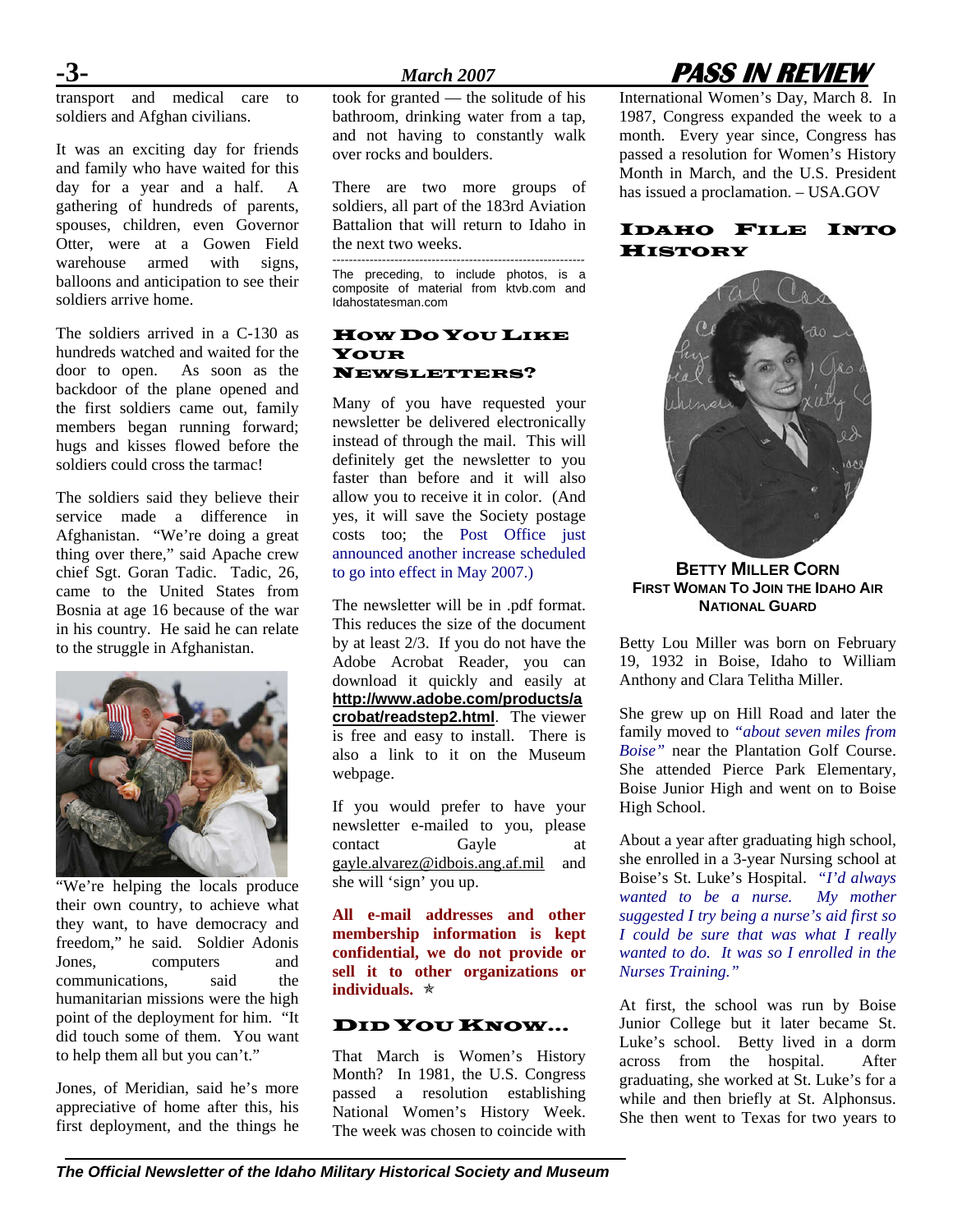# **PASS IN REVIEW** *March 2007*

be with her sister and worked as a nurse there as well.

After moving back to Idaho, she went to work at the Veterans Administration in Boise. One of the doctors, Doctor Peterson, asked one of the nurses if she was interested in joining the Idaho Air National Guard as they needed nurses. She wasn't but she thought that perhaps Betty might be.

Betty was very interested and on July 15, 1959, she was appointed as a First Lieutenant and Nurse in the Idaho Air National Guard. She was the first woman to join the Idaho Air National Guard! *"I don't think they had any women secretaries then."* [They did but the women weren't in the military, they were civilians.] The historical significance of her appointment was noticed by the media and shortly after Betty joined, she was contacted by one of them for an interview.

She became a 'weekend warrior' working at the Veterans' Hospital during the week and drilling once a month with the Air Guard. A few months later, Joanne Hamilton (Abbott) joined her becoming the second woman to join the Idaho Air Guard.

Betty didn't have to go to 'boot camp' but she did attend Officers School at Maxwell Air Force Base in Montgomery, Alabama where among other things, she learned the fine art of marching and saluting. She also learned a lot and made several friends. They still keep in touch with each other.

She also attended Basic Orientation Course for Medical Service in November 1959 in Montgomery, Alabama and an Administrative Supervisor's Course in March 1960. She and Joanne also attended some training in Philadelphia where they met up again with some former classmates from Officers School.

Betty also earned her Flight Nurse Wings at a Flight Nurse Course in San Antonio, Texas in December of 1960. Idaho's unit wasn't a transport unit so she wasn't able to make full use of them but she did help with a couple of Mercy Missions. She accompanied "Fearless Ferris" who had polio, to California and made a trip to San Antonio, Texas with a young boy. ["Fearless Ferris" was Farris Lind of the Fearless Farris Stinker Station.]



**Betty Miller and Joanne Hamilton, pioneering women in the Idaho Air National Guard** 

When asked what her days in the guard were like, she summed it up in one word, *"Fun!" "It took me a while to find my niche"* but for the most part she was treated well by the men who were now learning to adjust to working with women in uniform. *"It was an interesting time"* she said.

What were her duties as the first nurse in the Idaho Air National Guard? *"I gave a lot of shots!"* She also helped with the pilot physicals, eye exams and helped give classes to airmen on emergency response procedures.

One day in 1960, there was a party at the NCO Club and she decided to attend. She took Dr. Charles Marsh with her *"because I didn't want to go by myself."* There she met a fellow Air Guard officer by the name of Sam. *"I danced with Sam. He was always a*  *perfect gentleman, with perfect manners."*  The attraction was mutual and they began dating. Betty was promoted to Captain on February 13, 1962; she and Sam married on August 25, 1962.

For a brief period of time, being in the guard was a real family affair for the Corns; Betty, Sam and Sam's son Dick were all in the guard at the same time! Samuel Corn went on to become Lt Col, Commander of the 124 Fighter Group in January 1974 and in the fall of 1975, he transitioned the unit into the 124th TRG, as the ANG received a new mission and the RF-4C aircraft.

When Sam was promoted to Colonel he got a lot of razzing about being Colonel Corn. The 1970 release of the movie *Catch 22* with a character by the name of Colonel Korn, probably didn't help matters any! Betty took it one step further by sewing kernels of corn on to his uniform. They were together for 44 years, Sam passed away in October of 2006.

Betty served in the Air Guard for a little over 6 years. In the military of today, her reason for leaving is a bit unusual, she was expecting. *"Women weren't supposed to be in the military if they were pregnant. I stayed in until I couldn't button my uniform anymore."* That was September 24, 1965. Son Sammy was born in October. Two years later daughter Sally was born.

Today Betty is retired, if spending time with friends, pets, kids, grand kids and weekly bible study gives one enough 'spare' time to call it retired. When asked what she enjoyed the most about being in the Guard she replied *"The people, I met a lot of special people. I also felt privileged to be able to take trips in the T-33, C-47 and once in an F-102 with Sam."* She also made a lasting friendship with Joanne Hamilton Abbott. *"We became very good friends and we share many good memories."* 

As of February 2007, there are 179 women in the Idaho Air National Guard. In 1959, Betty was the first. She was truly a pioneer and serves as a wonderful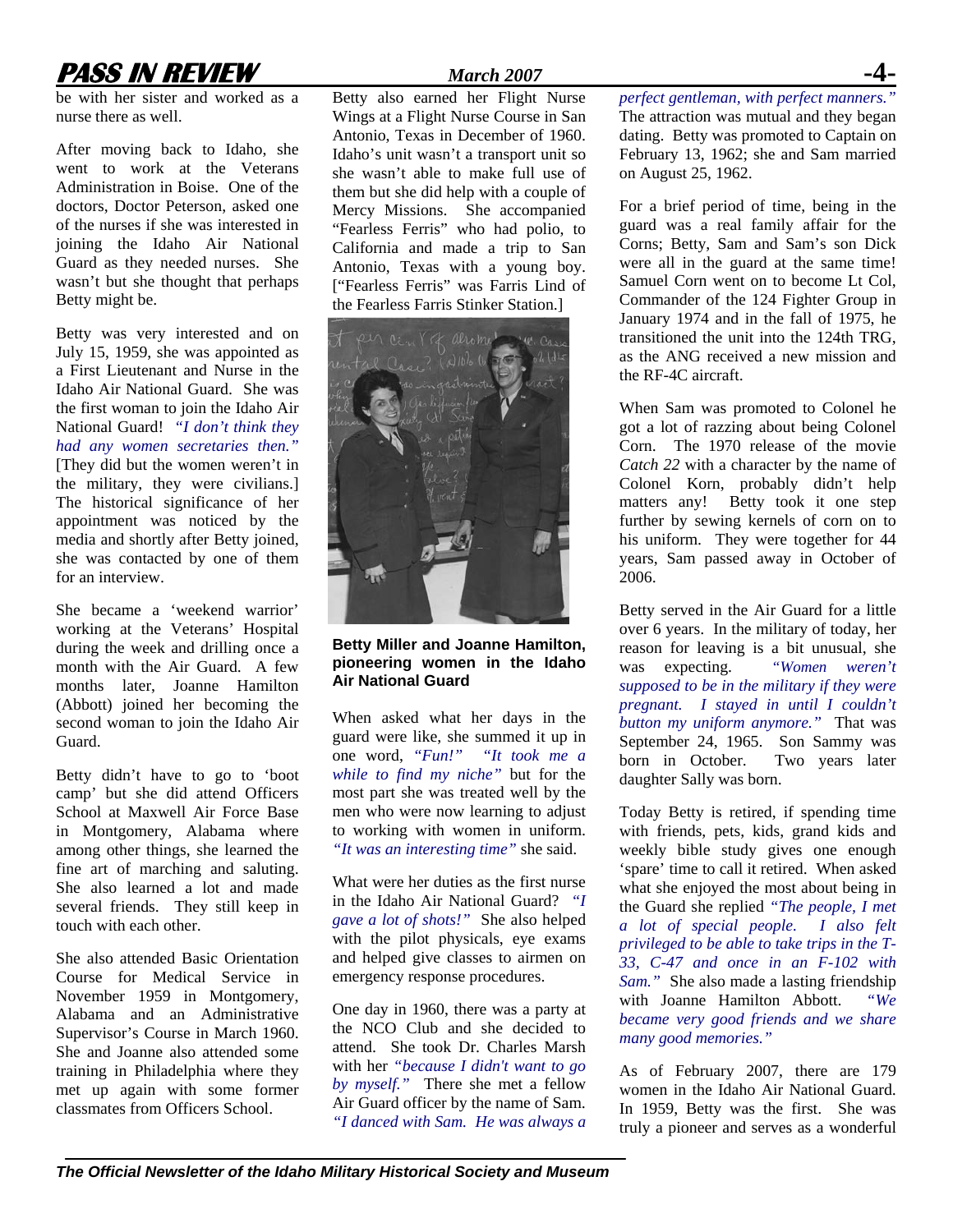role model for today's women and young girls.

*Editors Note: A very special thank you to Betty Corn for granting an interview for our story. Special thanks also to Bill Miller and Dale Hendry for their technical assistance.* Õ

### NATIONAL ARCHIVES **SEEKS** INCREASE OF COPYING FEES

If any of you have ever ordered or contemplated ordering records from the National Archives, the following will be of interest to you. It has been provided courtesy of the State Historical Society and The National Coalition for History (NCH), a nonprofit educational organization.

On February 26, 2007, the National Archives and Records Administration (NARA) published a proposed rule announcing its intention to raise its fees for reproducing federal records and historical materials in NARA's holdings. The proposed rule covers Federal records created by other agencies that are in the National Archives, donated historical materials, presidential records, Nixon Presidential historical materials, and records filed with the Office of the Federal Register.

The proposed rule, which includes the new fee structure, is available at the Federal Register's website at: [http://a257.g.akamaitech.net/7/257/2](http://a257.g.akamaitech.net/7/257/2422/01jan20071800/edocket.access.gpo) [422/01jan20071800/edocket.access.](http://a257.g.akamaitech.net/7/257/2422/01jan20071800/edocket.access.gpo) [gpo](http://a257.g.akamaitech.net/7/257/2422/01jan20071800/edocket.access.gpo) .gov/2007/pdf/E7-3160.pdf

The deadline for submitting comments on the proposed rule is April 27, 2007. NARA does not receive appropriations from Congress to cover copying costs,

and the agency must cover the cost from user fees. This would be the first increase in reproduction fees in seven years. It would apply to everything from self-service copy machines, to mail orders and reproductions. In fiscal year 2006, NARA said its costs for fixed-fee services were more than double the revenue the agency received in copying fees.

**Copies made by users at a NARA self-service copier would go from the current 15 cents per-page to 25 cents.** 

**Paper-to-paper copies made by NARA staff would rise from the current 50 cents to 75 cents per**page. <br> **A WWII Mountain** 

**Microfilm to paper copies made by a customer on a NARA self-service machine would increase from the current 30 cents per-page to 50 cents per-page.** 

**Certifications would go from the current \$6 to \$15. There would be a minimum fee of \$15 for all mail orders, up from the current \$10.** 

**cost of a complete pension file more than 75 years old that would go**  than  $\frac{75 \text{ years}}{200 \text{ m}}$  of the current \$37 to \$125.

**There are also price increases for providing copies of passenger lists, Federal census records, and military records, all of which would be raised to \$25.** 

In a separate interim final rule, NARA 208.639.8600<br>determined it was not appropriate to [eheath@syringabank.com](mailto:eheath@syringabank.com). apply fee increases to the reproduction of records of other Federal agencies stored in NARA Federal records centers that are not in their legal custody. This interim rule can be found at:

[http://a257.g.akamaitech.net/7/257/24](http://a257.g.akamaitech.net/7/257/2422/01jan20071800/edocket.access.gpo.gov/2007/pdf/E7-3162.pdf)  $\begin{array}{|c|c|c|c|c|c|}\n\hline \text{6a} & \text{7a} & \text{6a} & \text{6a} \\
\hline \text{6a} & \text{6a} & \text{6a} & \text{6a} & \text{6a} & \text{6a} \\
\hline \text{6a} & \text{6a} & \text{6a} & \text{6a} & \text{6a} & \text{6a} & \text{6a} \\
\hline \text{6a} & \text{6a} & \text{6a} & \text{6a} & \text{$ [22/01jan20071800/edocket.access.gpo](http://a257.g.akamaitech.net/7/257/2422/01jan20071800/edocket.access.gpo.gov/2007/pdf/E7-3162.pdf)

# **-5-** *March 2007* **PASS IN REVIEW**

The deadline for comments on this interim final rule is April 27, 2007, and it will go into effect on May 29, 2007.  $\star$ 

### RENEWALS

Don't forget that your membership is now renewable in January. Check your address label on your newsletter to be sure you have. *Thank you for supporting the Idaho Military History Museum!*  $\star$ 

### MOST WANTED

¾ **Docents –** our shortage is critical!



¾ **WWII Pocatello Army Air Field/Base –**  looking for information and photos

**Home Army Air Field -** looking for information and photos

¾ **WWII POW camps located throughout Idaho -** looking for information and photos

¾ **Information on the Regular Army Advisors attached/assigned to various Idaho units during the 1950s and 1960s** - specifically who was assigned<br>to which unit  $\ast$ 

# REUNIONS…

This just in... the  $58<sup>th</sup>$  Annual Reunion of the  $148<sup>th</sup>$  Field Artillery will be held in Bend, Oregon 13-16 September 2007.

For questions, contact Ellen Heath at 208.639.8600 or

To register, contact Maryilyn & Bob Lochridge at 541.322.0989.  $\star$ 

*Produced By:* Idaho Military Historical Society *Feature Stories, Editor & Production:*  $\frac{22701 \text{ gal}20071600/6 \text{d} \cdot \text{c} \cdot \text{c} \cdot \text{c} \cdot \text{c} \cdot \text{c} \cdot \text{c} \cdot \text{c} \cdot \text{c} \cdot \text{c} \cdot \text{c} \cdot \text{c} \cdot \text{c} \cdot \text{c} \cdot \text{c}}{1000/2007/\text{pdf}/\text{E}7-3162. \text{pdf}}$ welcome, contact us at 272-4841 or visit our web site at:<http://inghro.state.id.us/museum/>